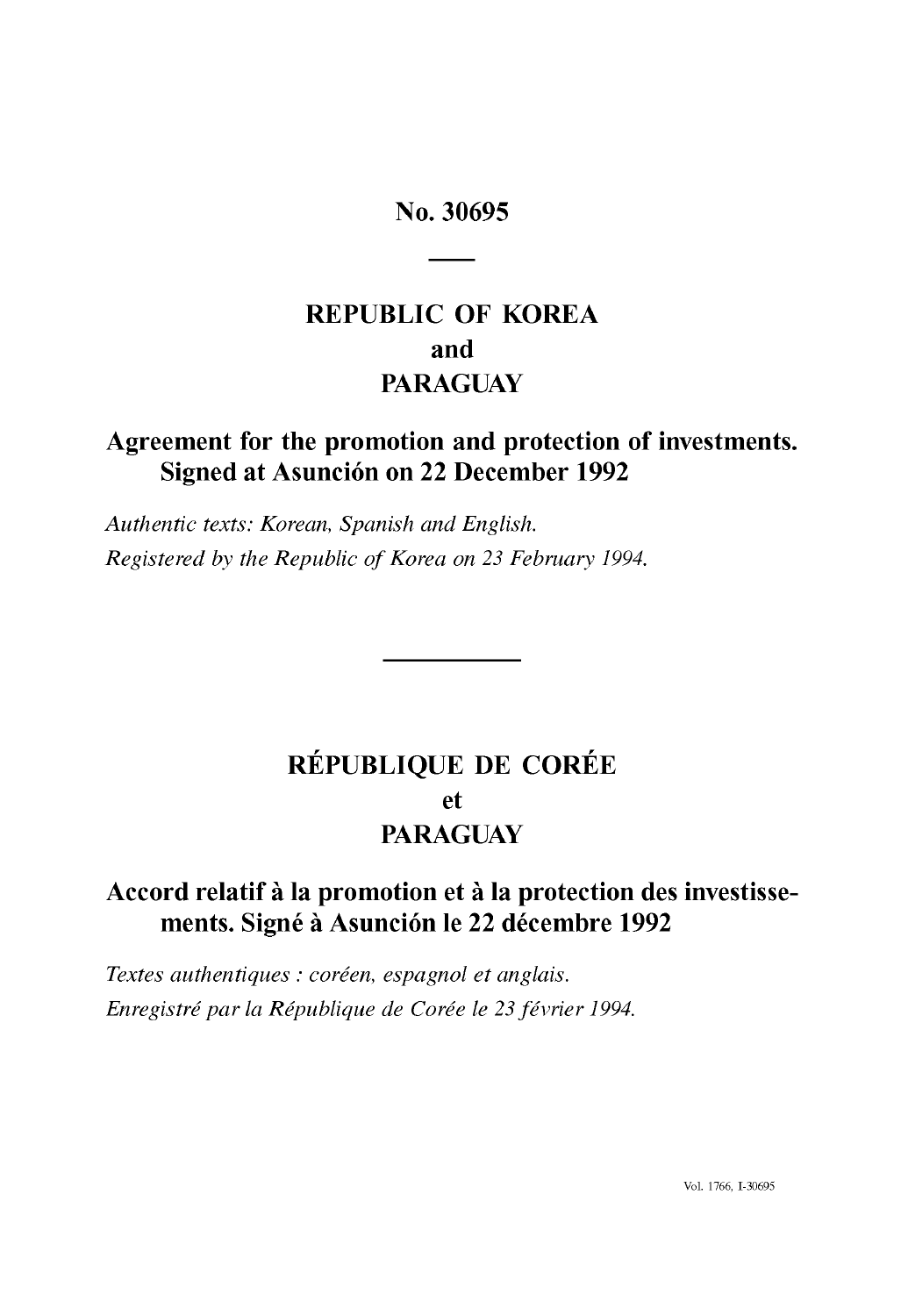## AGREEMENT' BETWEEN THE GOVERNMENT OF THE REPUBLIC OF KOREA AND THE GOVERNMENT OF THE REPUBLIC OF PARAGUAY FOR THE PROMOTION AND PROTECTION OF INVESTMENTS

The Government of the Republic of Korca and the Governinent of the Republic of Paraguay (hereinafter referred tu as the 'Contracting Parties'),

Desiring to strengthen the economic cooperation between both States on the basis of international law and mutual trust,

Recognizing the important complementary role of foreign investment in the economic development process and the right of cither Contracting Party to determine this role and to define the conditions under which foreign investment would participate in this process, 344<br>
AGREEI<br>
OF<br>
OF<br>
OF<br>
INV<br>
The<br>
Republic<br>
Des<br>
on the t<br>
Rec<br>
in the e<br>
Party to<br>
foreign<br>
Hav<br>
Hav<br>
foreign<br>
Hav<br>
Hav<br>
the t United Nations — Treaty Series • Nations Unites — Record des Traités<br>
CGREEMENT' BETWEEN THE GOVERNMENT OF THE REP<br>
OF ROREA AND THE GOVERNMENT OF THE REP<br>
OF PARAGUAY FOR THE PROMOTION AND PROTECT<br>
OF PARAGUAY FOR THE PR

Have agreed as follows :

### Article Definitions

For the purpose of this Agreement :

- $(1)$  the term 'nationals' shall mean:
	- (a) with respect to the Republic of Korea, physical persons who are considered to be nationals of the Republic of Korea in accordance with its laws.
	- (b) with respect to the Republic of Paraguay, physical persons who, according to its Political Constitution and the laws based there-on, are considered to be Paraguayan nationals.

 $1$  Came into force on 6 August 1993, the date on which the Contracting Parties notified each other of the completion of their internai procedures, in accordance with article 15(1) .

Vol. 1766, I-30695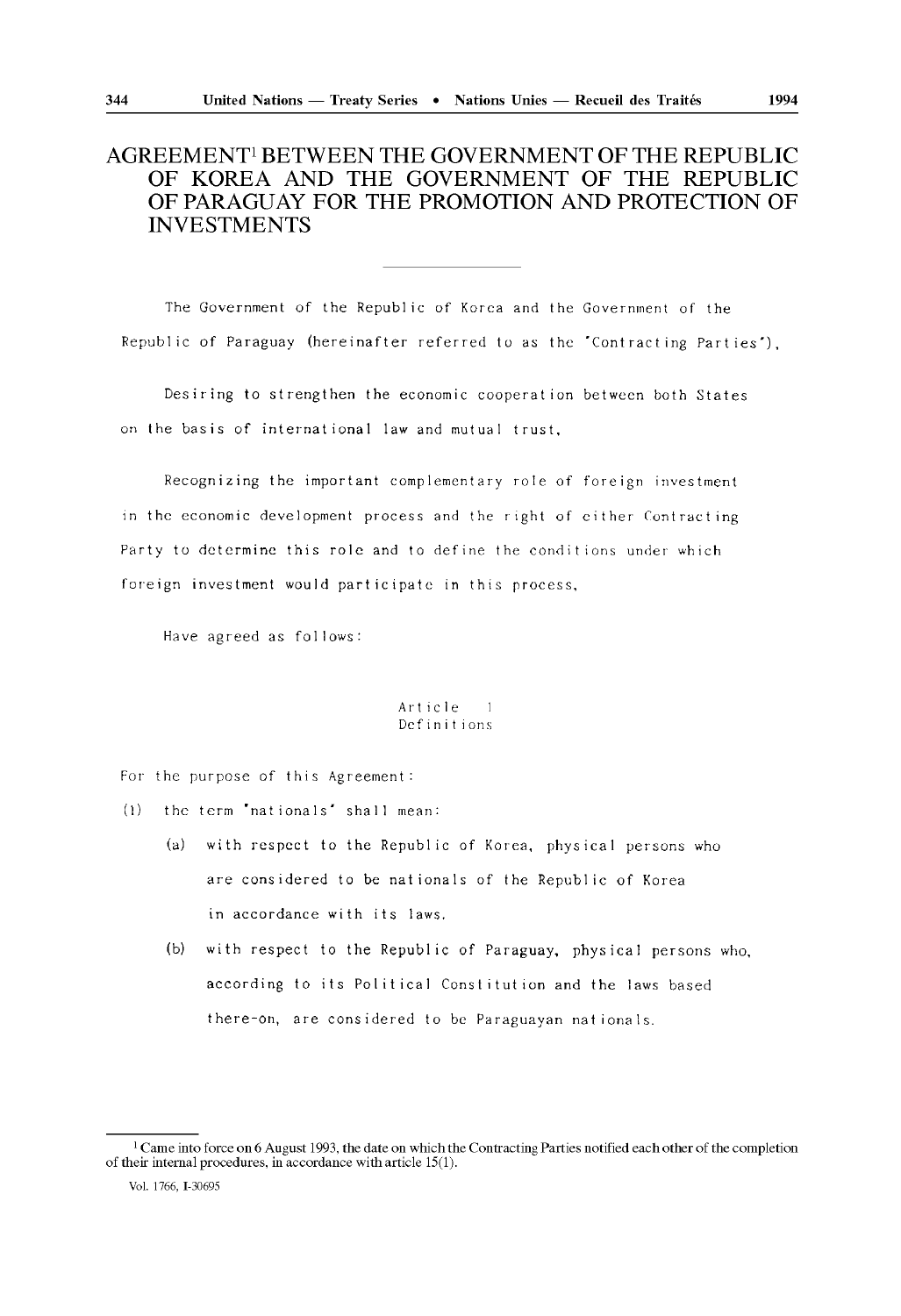- (2) the term 'companies' shall mean :
- (a) with respect to the Republic of Korea, juridical persons or business associations, whether or not for pecuniary profit, constituted or incorporated in the territory of the Republic of Korea and existing in accordance with its laws. 1994 United Nations — Treaty Series • Nations Unies — Recueil des Tra<br>
(2) the term 'companies' shall mean:<br>
(a) with respect to the Republic of Korea, juridical person<br>
business associations, whether or not for pecuniary
	- (b) with respect to the Republic of Paraguay, societies, corporations and firms constituted according to the laws valid in its territory.
	- (3) particularly :
		- (a) movable and immovable property as well as any other rights in rem, such as charges on real estate, mortgages, liens, pledges ;
		- (b) shares, stocks and debentures of companies, and certificates or other kinds of participation in companies ;
		- (c) claims to monev which lias been used to create an economic value or entitlements of economic value ;
		- (d) copyrights, industrial property rights(such as patents of inventions, utility models, industrial designs or models, trade or service marks, trade names, indications of source or appellation of origin), know-how and goodwill;
		- (e) business concessions under public law, including concessions to search for, extract or exploit natural resources as well as all other rights given by law, by contract or by decision of the authority in accordance with the law ;
	- (4) the term 'returns' shall mean the amounts yielded by an investment and, in particular, shall include profit, interest, capital gains, dividends, royalties or fees.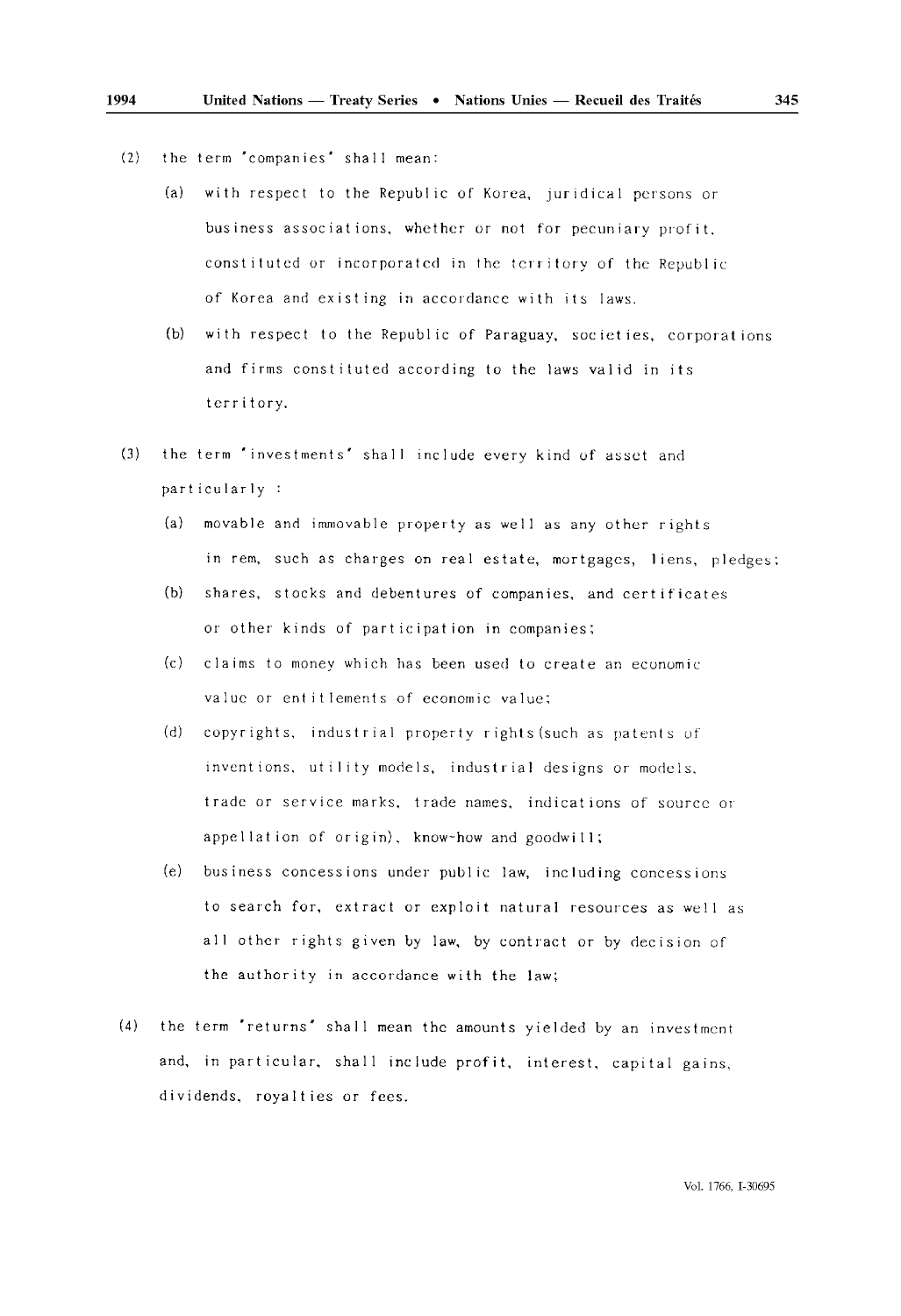- (5) the term 'territory' shall mean:
	- (a) with respect to the Republic of Korea, the territory over which the Republic of Korea has sovereignty or jurisdiction.
	- (b) with respect to the Republic of Paraguay, the territory over which the Republic of Paraguay has sovereignty or jurisdiction.

### Article 2 Promotion and Reception of investments

(1) Each Contracting Party shall in its territory promote as far as possible investments by nationals or companies of the other Contracting Party and admit such investments in accordance with its laws and regulations . United Nations — Treaty Series • Nations Unies — Recuell des Trait<br>
(5) the term 'territory' shall mean:<br>
(a) with respect to the Republic of Korea, the territory over<br>
which the Republic of Korea has sovereignty or jurisd

(2) its territory, it shall grant the necessary permits in connection with such an investment and with the carrying out of licensing agreements and contracts for technical, commercial or administrative assistance . Each Contracting Party shall, whenever needed, issue, as far as possible, the necessary authorizations concerning the activities of consultants and other qualified persons of foreign nationality related to investment.

#### Article 3 National Treatment and Most-Favoured-Nation Treatment

(1) Each Contracting Party shall protect within its territory investments made in accordance with its lcgislation by nationals or companies of the other Contracting Party and shall ensure fair and equitable treatment of the investments and returns of those nationals or companies . This treatment shall not be less favourable than that granted by each Contracting Party to investments made within its territory by its own nationals or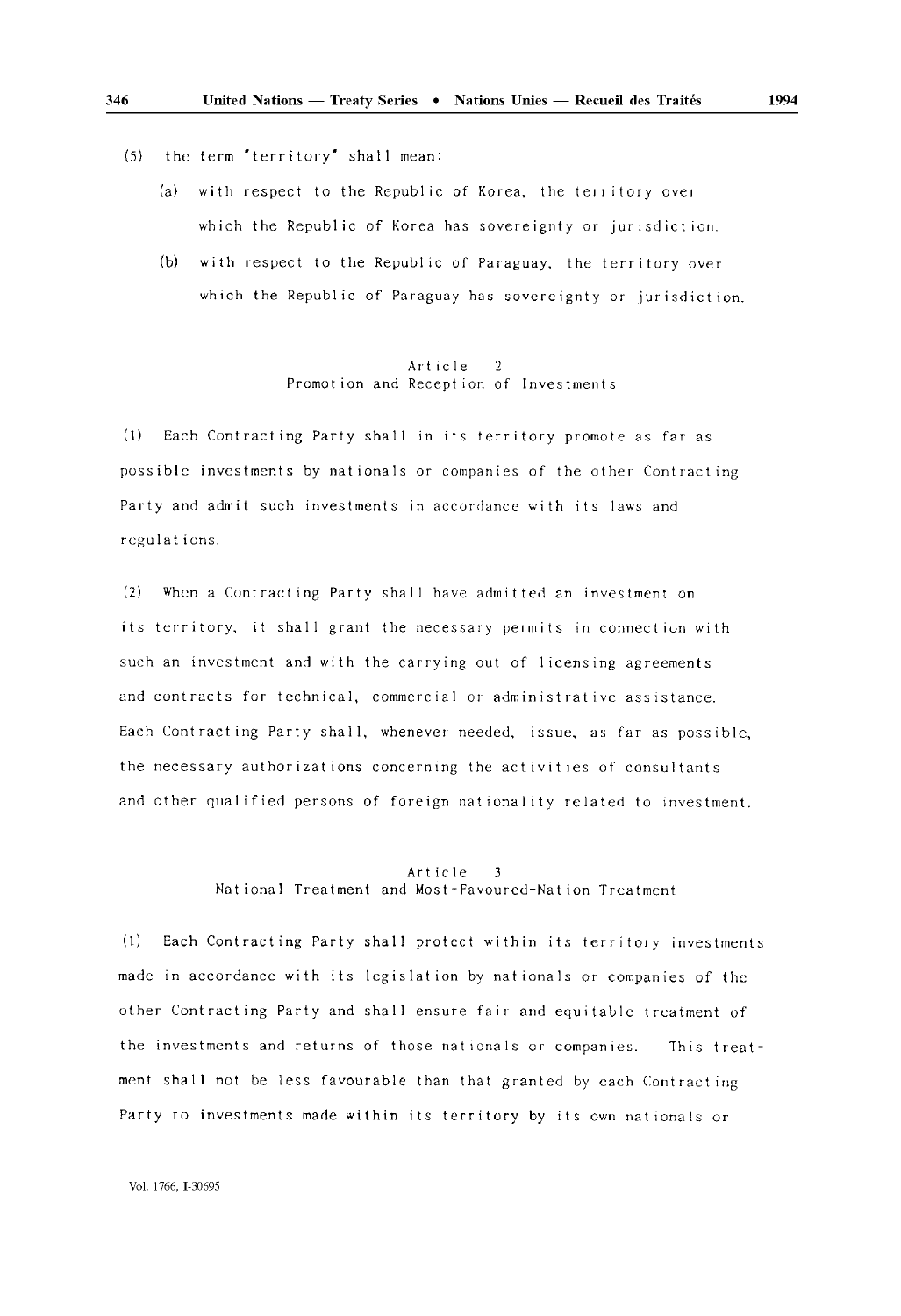companies, or than that granted by each Contracting Party to the investments made within its territory by nationals or companies of any third State, if this latter treatment is more favourable. IMMED INTERT CONTRIGUES CONTRACT UP:<br>
The Companies, or than that granted by each Contracting Party to the inverse<br>
ments made within its territory by nationals or companies of any thin<br>
State, if this latter treatment is

(2) the other Contracting Party, as regards the management, maintenance, use, enjoyment, extension, sale and liquidation of such investments, treatmcnt which is fair and equitable and not less favourable than that which it accords to its own nationals or companies or to the nationals or companies of any third State.

#### Article 4 Exceptions

The treatmcnt of the most favoured nation mentioned in Article 3 of this Agreement shall not apply to privileges which either Contracting Party accords to nationals or companies of a third State because of its membership in, or association with a free trade area, a customs union or a common market, or because of an agreement between that Contracting Party and a third State on avoidance of double taxation.

#### Article 5 Free Transfer

(1) Each Contracting Party in whose territory investments have been made by nationals or companies of the other Contracting Party shall grant those nationals or companies the free transfer of the payment relating to these investments, namely :

- (a) of interests, dividends, benefits and other current returns;
- (b) of repayment of loans ;
- (c) of amounts assigned to cover expenses relation to the management of the investment ;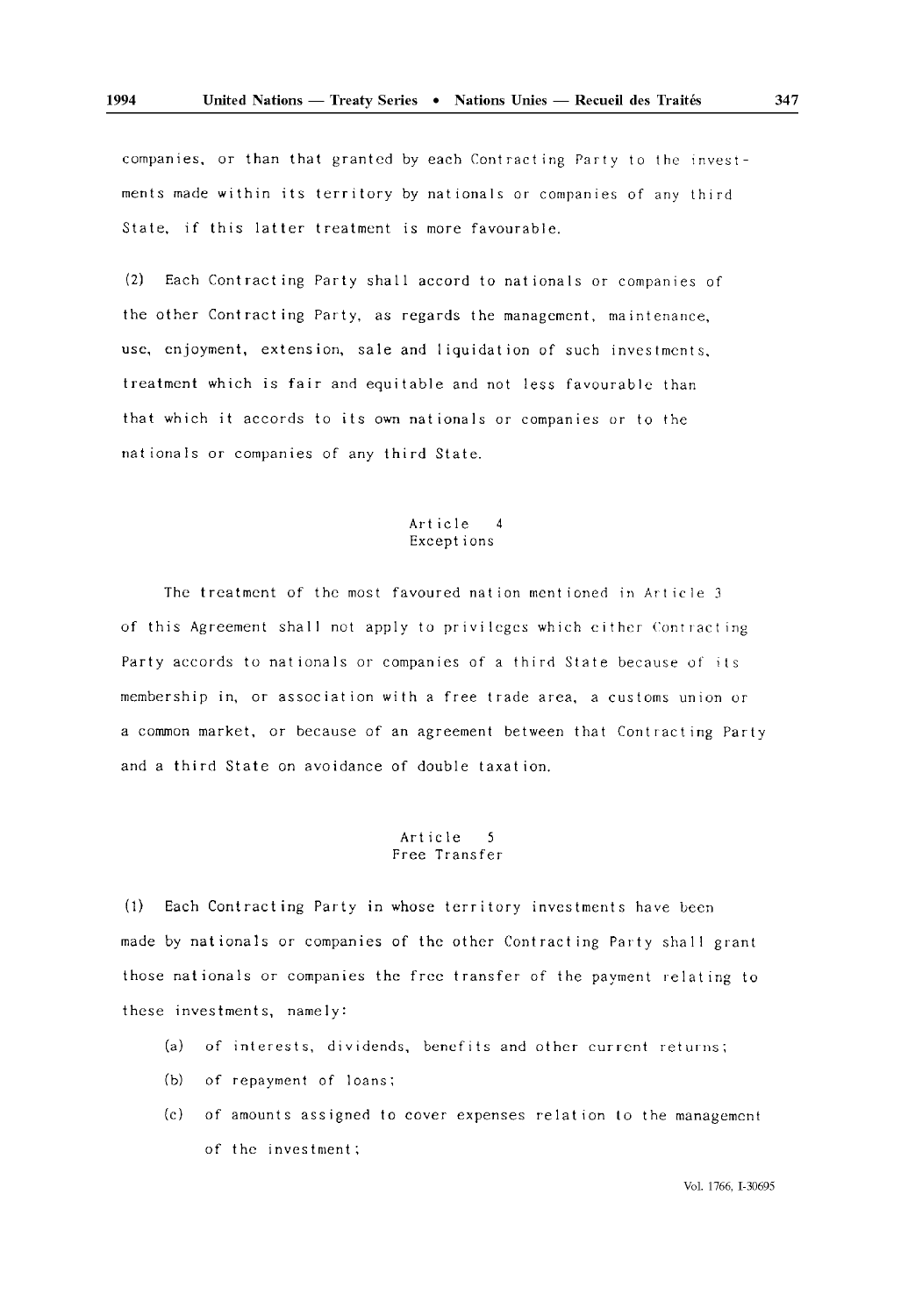- (d) of royalties and other payments deriving from rights enumerated in Article 1, paragraph (3), sub-paragraphs (c), (d) and (e) of this Agreement ;
- (e) of additional contributions of capital necessary for the maintenance or development of the investment ;
- $(f)$ of the proceeds of the sale or of the partial or total liquidation of the investment, including possible increment values.

(2) The transfer mentioned in paragraph $(1)$  of this Article shall be made in freely convertible currency at the rate of exchange applicable on the date of transfer, unless otherwise agreed by the investor and the Contracting Party.

#### Article 6 Expropriation

(1) Neither of the Contracting Parties shall take, either directly or indirectly, measures of expropriation, nationalization or any other measure having the same nature or the same effect (hereinafter referred to as 'expropriation') against investments belonging to nationals or companies of the other Contracting Party, unless the measures arc taken in the public interest, and for the social benefit, on a nondiscriminatory basic, under due process of law, and provided that provisions bc made for prompt, effective and adequate compensation. Such compensation shall amount to the market value of the investment expropriated immediately before expropriation or impending expropriation became public knowledge, shall include interest from the date of expropriation, and shall be settled in a freely convertible currency, be paid without undue delay to the person entitled thereto, without regard to its residence or domicile, and be freely transferable.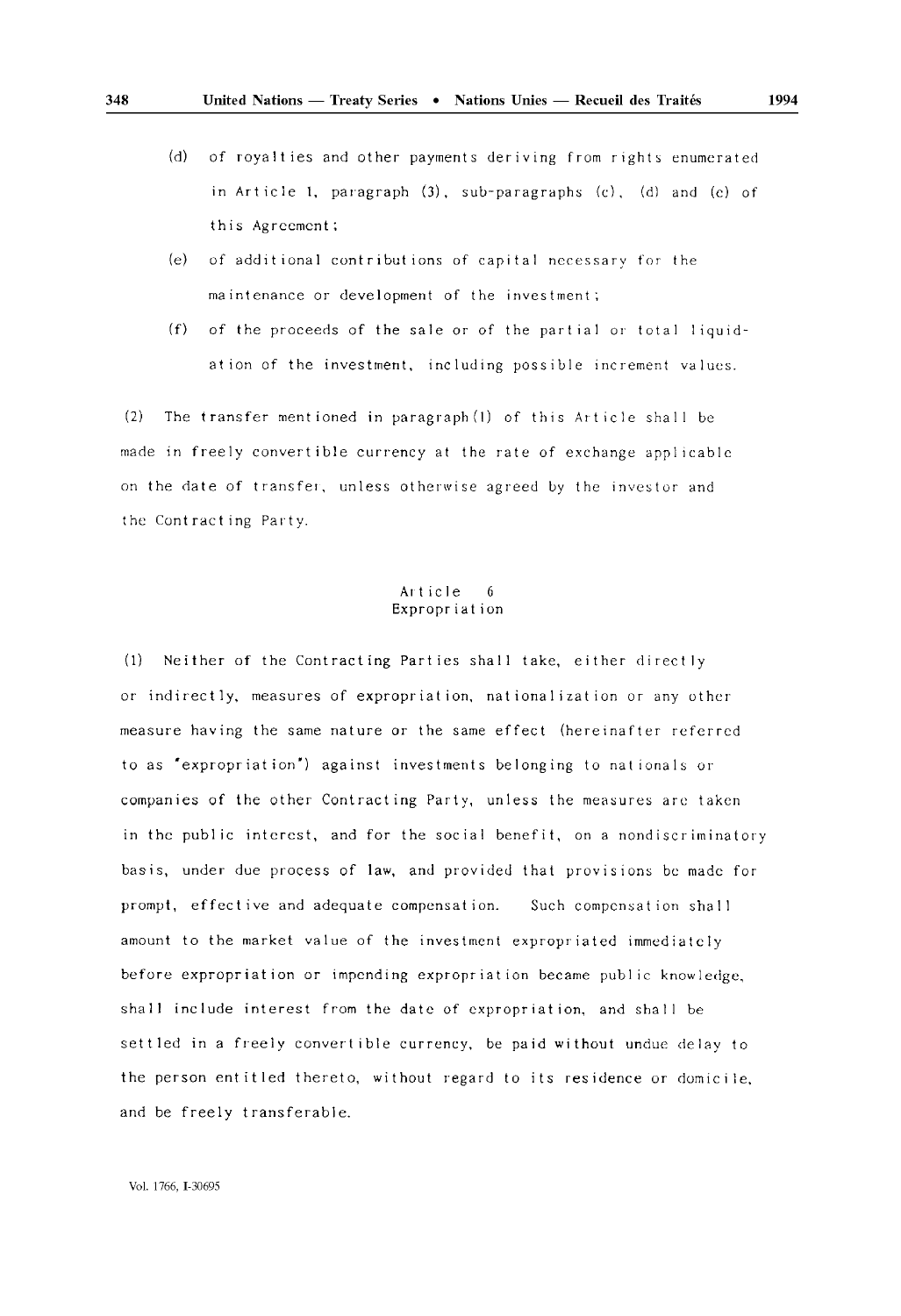(2) The national or company affected shall have a right, under the law of the Contracting Party making the expropriation, to prompt review, by a judicial or other independent authority of that Contracting Party, of his or its case and of the valuation of his or its investment in accordance with the principles set out in paragraph(l) of this Article .

(3) Where a Contracting Party expropriates the assets of a company which is incorporated or constituted under the law in force in any part of its own territory, and in which nationals or companies of the other Contracting Party own shares, it shall ensure that the provisions of paragraph(1) of this Article are applied to the extent necessary to guarantee prompt, adequate and effective compensation in respect of their investment to such nationals or companies of the other Contracting Party who are owners of those shares. Using Mindel Contract of the constrained and the server in the server in the server in the server in the server in the server in the server in the server in the server in the server in the server in the server in the serve

#### Article 7 Compensation for Losscs

(1) The nationals or companies of one Contracting Party whose investments have suffered losses due to a war, or any other armed conflict, revolution, state of cmergency, rébellion, revoit, insurrection or riot, which took place on the territory of the other Contracting Party shall be accorded by the latter Contracting Party treatment in accordance with Article 3 of ibis Agreement as regards restitution, indemnification, compensation or other settlement.

 $(2)$ companies of one Contracting Party who in any of the situations referrcd to in that paragraph suffer losses in the territory of the other Contracting Party from :

1994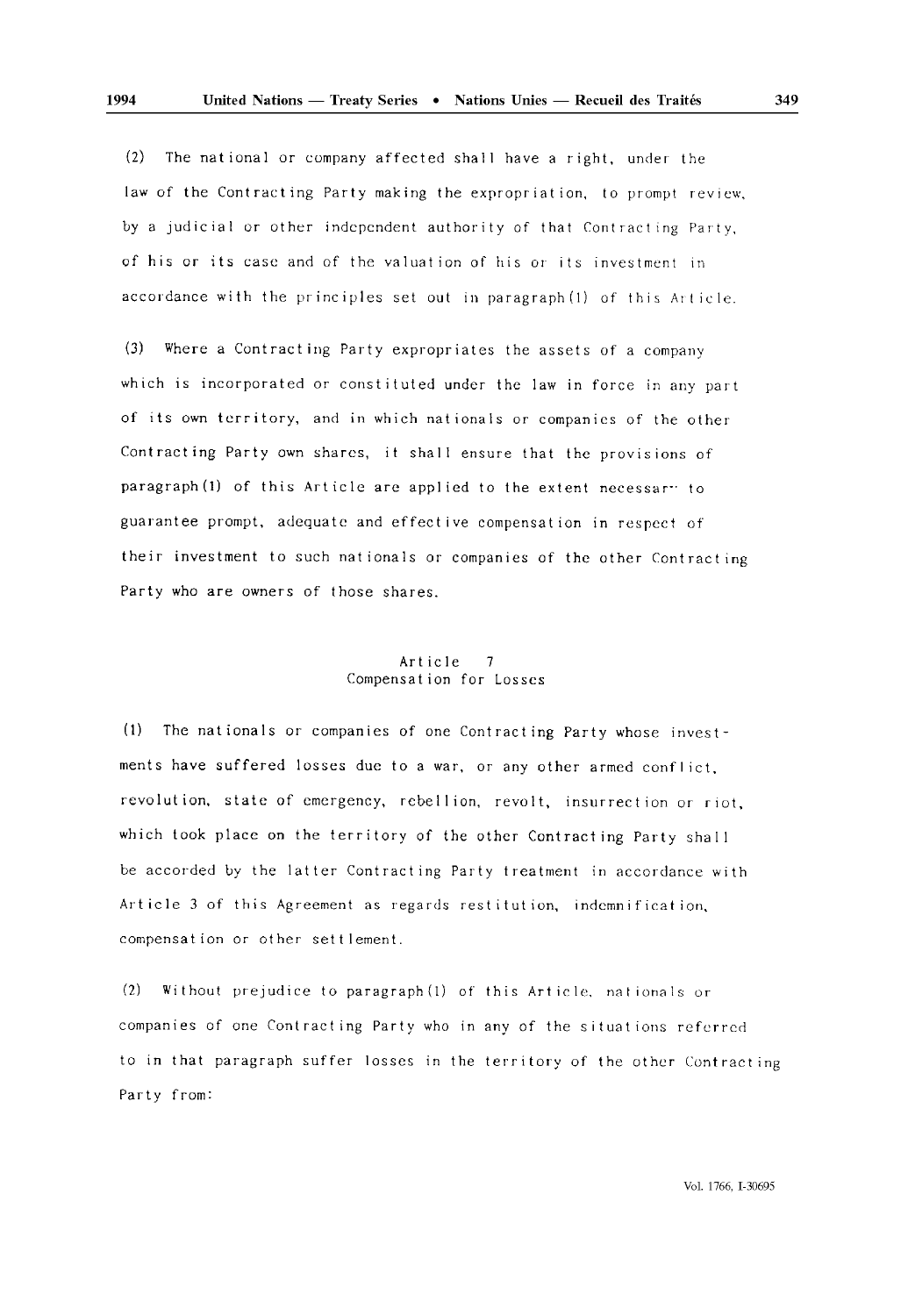- (a) requisitioning of their property by its forces or authorities; or
- (b) destruction of their property by its forces or authorities which was not caused in combat action or was not required by the nccessity of the situation ;

shall be accorded restitution or adequate compensation and the resulting payments shall be freely transferable.

#### Article 8 Repatriation of Investment

(1) Each Contracting Party shall ensure that the national or company of the other Contracting Party are allowed full freedom and facilities in the repatriation of capital on his or its investments subject to the right of the Contracting Party to impose reasonable restriction for temporary periods to meet exceptional financial or economic situations . The capital allowed to be repatriated shall include to the returns<br>The capital allowed to be repatriated shall be accorded to be returns of<br>the mecassity of the returns of the return of the returns of the return<br>of the ret

(2) The capital allowed to be repatriated shall include the returns accruing from or in relation to the investment and the proceeds arising out of sale of the assets in the event of liquidation or transfer .

l3). As regards the transfer of capital to be repatriated, Article ! of this Agreement shall be applied mutatis mutandis.

## Article 9 Extension of the Application of the Agreement

(1) The present Agreement shall also apply to investments in the territory of one Contracting Party made in accordance with its legislation by nationals or companies of the other Contracting Party prior to the entry into force of this Agreement.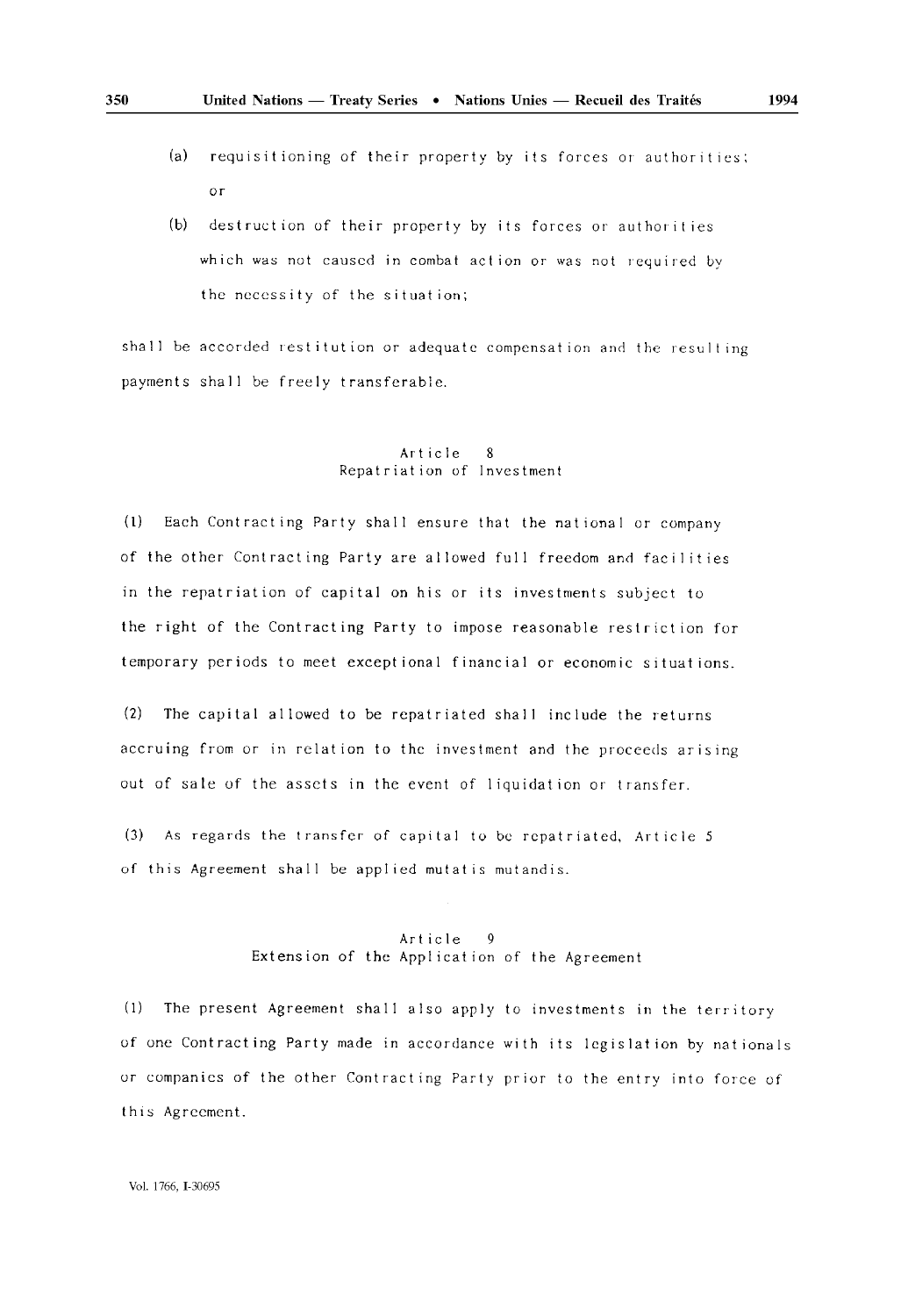$(2)$ This Agreement shall in no event be applicable to disputes which have arisen prior to its entry into force. 1994 United Nations — Treaty Series • Nation<br>
(2) This Agreement shall in no event be ap<br>
arisen prior to its entry into force.<br>
Article 10

## Article 10 More Favourable Provisions

Notwithstanding the terms set forth in the present Agreement, more favourable provisions which have been or would be agrced upon by either of the Contracting Parties with nationals or companies of the other Contracting Party are applicable.

### Article 11 Subrogation

Where one Contracting Party or an agency designated by it has granted any financial guarantec against non-commercial risks in regard to an investment by a national or company in the territory of the other Contracting Party, the latter shall recognize the rights of the former Contracting Party by virtue of the principle of subrogation to the rights of the investor when payment has been made under this guarantee by the former Contracting Party or an agency designated by it. **1994 – United Nations — Trenty Stefes • Nations Cations — Recent des Traités<br>
171 This Agreenment shall in accordant Agriculto to dispute about he<br>
Arises prior to the certy into force.<br>
North Zavislabe Provisions<br>
Note** 

### Article 12 Disputes between a Contracting Party and an Investor of the other Contracting Party

(1) All kinds of disputes, with respect to investment between one Contracting Party and a national or company of the other Contracting Party, shall be settled through consultations.

(2) If such disputes cannot be settled in accordance with the provisions of paragraph(1) of this Article within six months from the date of rcquest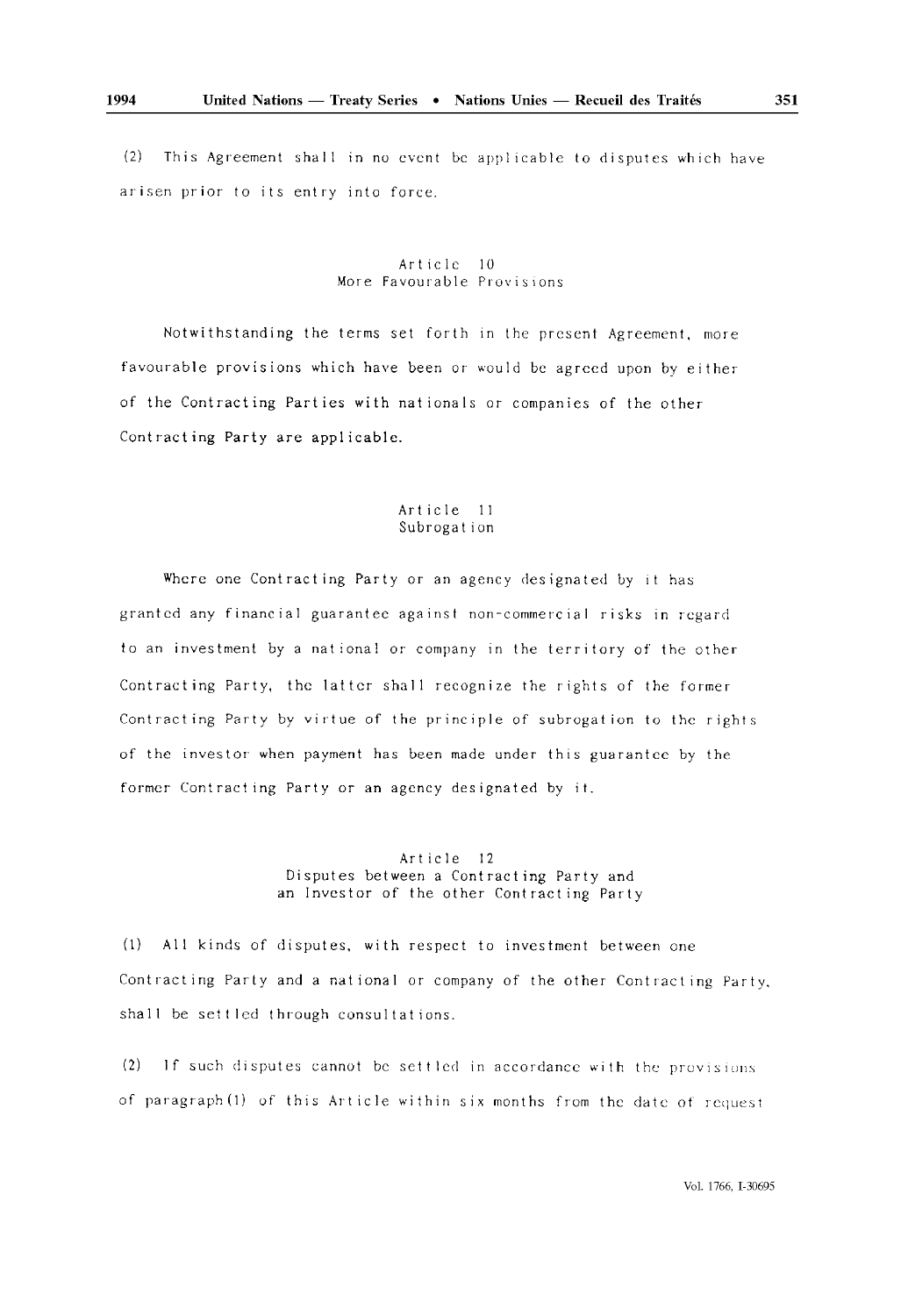for set t1cment, the disputes sha11 be submitted, upon request of the investor, cither to:

- (a) the compétent court of justice of the Contracting Party for decision; or
- (b) the International Center for the Settlement of Investment Disputes established under the Convention on the Settlement of Investment Disputes between States and Nationals of Other States of March 18, 1965<sup>1</sup> done in Washington D.C., for conciliation or arbitration. United Nations — Treaty Series • Nations Unies — Recueil des Traités<br>
for settlement, the disputes shall be submitted, upon request of the<br>
investor, either to:<br>
(a) the competent court of justice of the Contracting Party

(3) The entities mentioned in paragraph (2), sub-paragraphs (a) and (b) of this Article shall determine its own procedure. The award rendered by each of the entities is final and binding for both parties to the disputes .

(4) Neither Contracting Party shall pursue through diplomatie channels any mat ter referred to paragraph (2), sub-paragraphs (a) and (b) of this Article until the proceedings have been terminated and the other Contracting Party has failed to abide by or to comply with the award rcndcred either by the competent court of justice of the other Contracting Party or by the International Center for the Settlement of Investment Disputes .

## Article 13 Disputes between Contracting Parties

(1) Disputes between Contracting Parties regarding the interprétation or application of the provisions of this Agreement shall be settled through diplomatie channels .

<sup>&</sup>lt;sup>1</sup> United Nations, *Treaty Series* vol. 575, p. 159. Vol. 1766, I-30695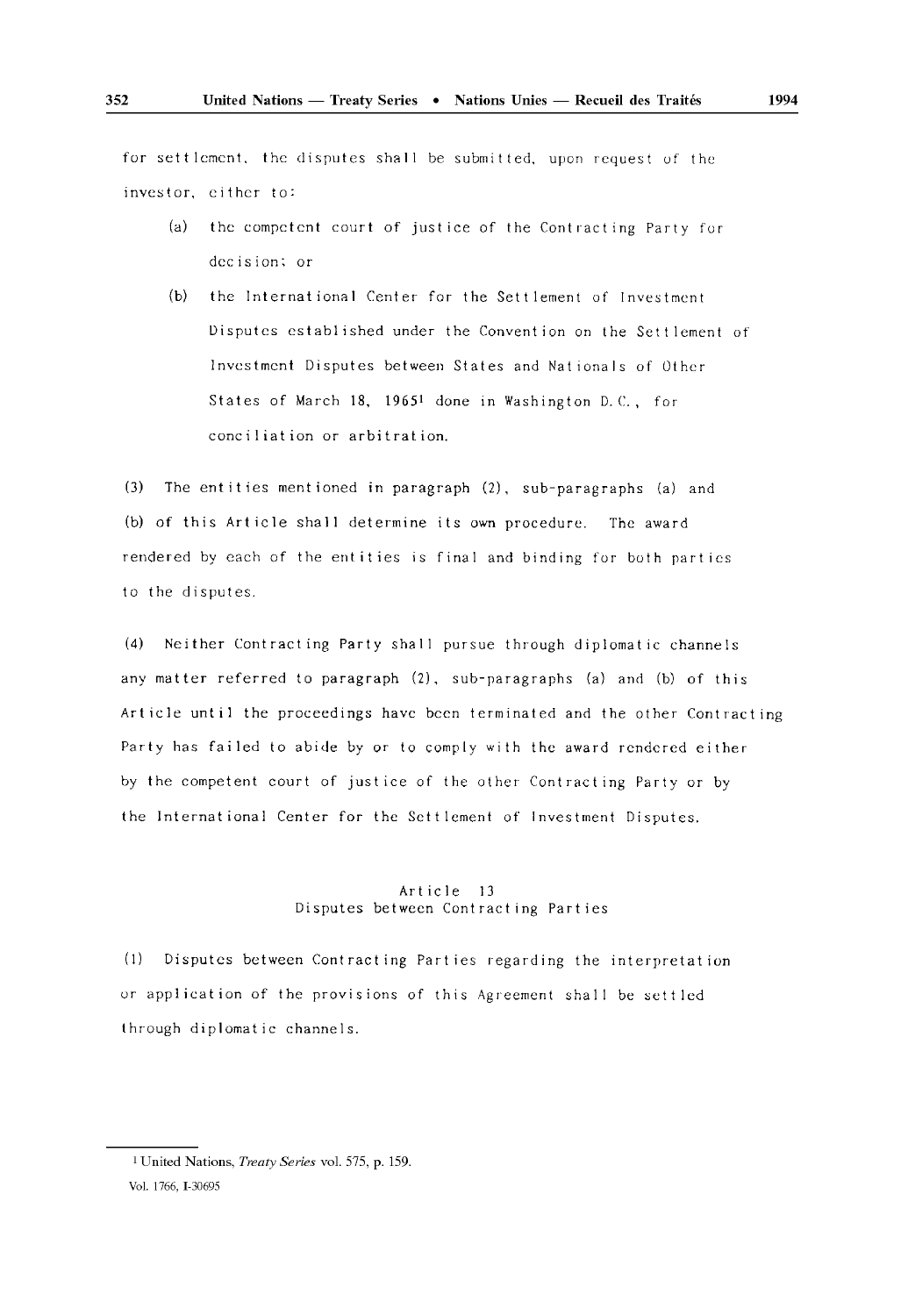(2) If both Contracting Parties cannot reach an agreement within six months from the date on which either Contracting Party have requested in writing the settlement of disputes ta the other Contracting Party, the disputes shall, upon request of either Contracting Party, be submitted for settlement to an arbitral tribunal.

(3) The arbitral tribunal mentioned in paragraph (2) of this Article shall be composed of three arbitrators. Each Contracting Party shall appoint one arbitrator; The two arbitrators shall nominate the third arbitrator who is a national of a third State which has diplomatie relations with both Contracting Parties, and the third arbitrator shall be appointed as the chairman of the tribunal by both Contracting Parties.

(4) If one of the Contracting Parties has not appointed its arbitrator and has rot followed the invitation of the other Contracting Party to make that appointment within two months, the arbitrator shall be appointed upon the request of that Contracting Party by the President of the International Court of Justice.

(5) If both arbitrators cannot reach an agreement about the choice of the chairman within two months after their appointment, the latter shall be appointed upon the request of either Contracting Party by the President of the International Court of Justice.

(6) If, in the cases specified under paragraphs  $(4)$  and  $(5)$  of this Article, the President of the International Court of Justice is prevented from carrying out the said function or if he is a national of either Contracting Party, the appointment shall be made by the Vice-President, and if the latter is prevented or if he is a national of either Contracting Party, the appointment shall be made by the next senior Judge of the Court who is not a national of either Contracting Party .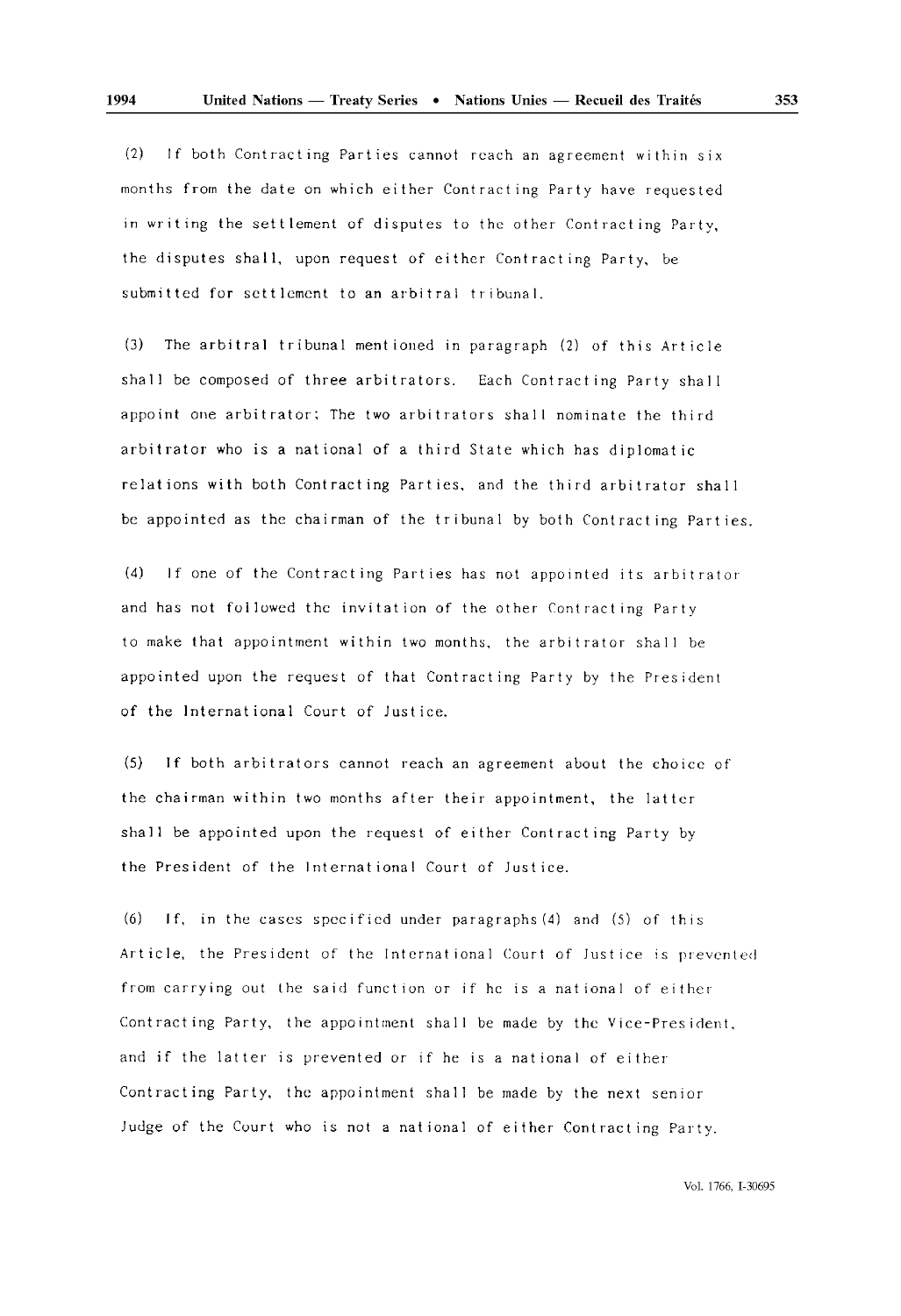(7) The arbitral tribunal shall determine its own procedure. The arbitral tribunal shall decide its award by a majority of votes. Such award is final and binding for each Contracting Party.

(8) Each Contracting Party shall bear the cost of its counsel in the arbitral proceedings. The cost of the chairman and the remaining costs shall be borne in equal parts by both Contracting Parties. The arbitral tribunal may, however, in its decision direct that a higher proportion of cost shall be borne by one of the two Contracting Parties.

> Article 14 Observance of Commitments

Either Contracting Party shall constantly guarantee the observance of the commitments it bas entered into with respect to the investments of the nationals or companies of the other Contracting Party.

## Article 15 15 Entering into Force, Renewal and Termination

(1) This Agreement shall enter into force on the day when both Governments have notified each other that they have complied with their respective internai procedures for the conclusion and entry into force of this Agreement and shall remain binding for a period of ten years . Unless written notice of termination is given six months before the expiration of this period, the Agreement shall be considered as renewed of the same terms for a period of two years, and so forth. Indeed Nations — Treaty Series • Nations Union — Record des Traficial CV.<br>
The arbitral tribunal shall determine its owar proceedure.<br>
The arbitral tribunal shall determine its owar by a majority of voles<br>
Soch award is fi

 $(2)$ Agreement, the provisions of Articles 1 to 14 shall continue to be effective for a further period of ten years for investments made before official notice was given.